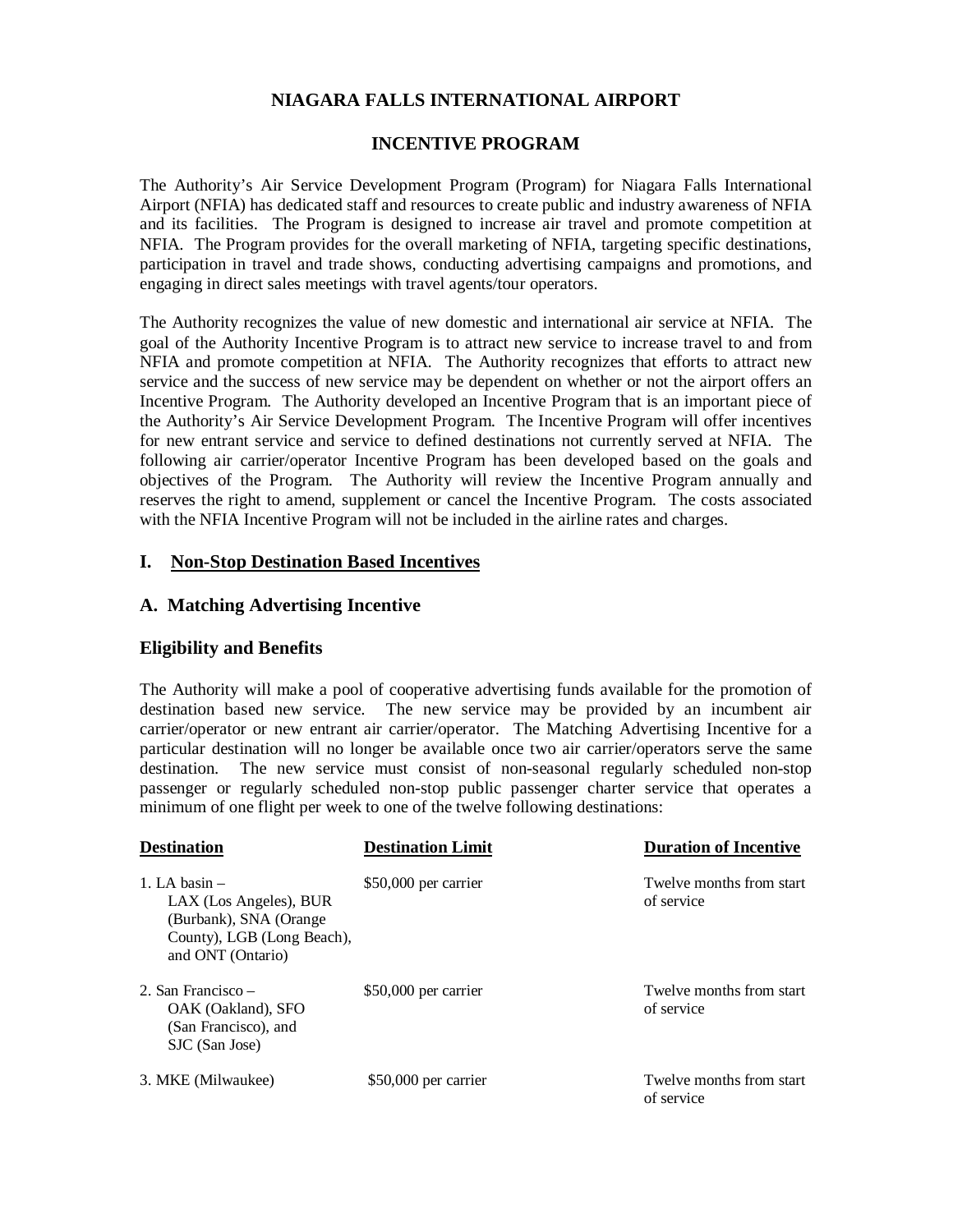| 4. DEN (Denver)               | \$50,000 per carrier   | Twelve months from start<br>of service |
|-------------------------------|------------------------|----------------------------------------|
| 5. ALB (Albany)               | $$50,000$ per carrier  | Twelve months from start<br>of service |
| 6. DFW (Dallas – Ft. Worth)   | \$50,000 per carrier   | Twelve months from start<br>of service |
| 7. Caribbean                  | $$75,000$ per carrier  | Twelve months from start<br>of service |
| 8. Central and South America  | \$75,000 per carrier   | Twelve months from start<br>of service |
| 9. British Isles (UK/Ireland) | $$100,000$ per carrier | Twelve months from start<br>of service |
| 10. Mediterranean             | \$100,000 per carrier  | Twelve months from start<br>of service |
| 11. Western Europe            | $$100,000$ per carrier | Twelve months from start<br>of service |
| 12. Eastern Europe            | $$100,000$ per carrier | Twelve months from start<br>of service |

The matching advertising funds may be available to air carriers/operators that meet the eligibility requirements provided that money is available in the Authority matching advertising program fund. The Authority will set an annual cap on the matching advertising program fund. The Authority may pro rate the matching advertising funds in the event that more than one air carrier/operator applies for the same destination. The pro rated amount will be based upon the frequency of service that each air carrier/operator is offering to the same destination and the amount of money available in the matching advertising fund. The matching advertising program fund incentive shall be effective until the fund is exhausted.

An air carrier/operator will not be eligible for the matching advertising incentive if it had service to a listed destination and cancelled that service within the last two years of applying for the matching advertising incentive to the destination that was previously cancelled. The air carrier/operator may be eligible to apply for the matching advertising incentive for the previously cancelled destination two years after the cancellation of the service, provided that the program is still available.

An air carrier/operator is required to match the Authority's advertising incentive on an equal basis. The Authority will require proof of payment, subject to audit, prior to receipt of the Authority's advertising incentive. Fifty percent of eligible incentive dollars may be paid after six months of service and the remaining fifty percent at the end of the twelve month period.

Matching advertising funds may be used for advertising campaigns, radio, direct mail, internet marketing or other agreed upon promotions. The name "Niagara Falls International Airport" must be prominently mentioned in the form of media selected for the promotion.

The Authority reserves the right to review and approve the air carrier/operator advertising campaign to verify compliance with the requirements set forth herein. The air carrier/operator is responsible for the development of its advertising campaign.